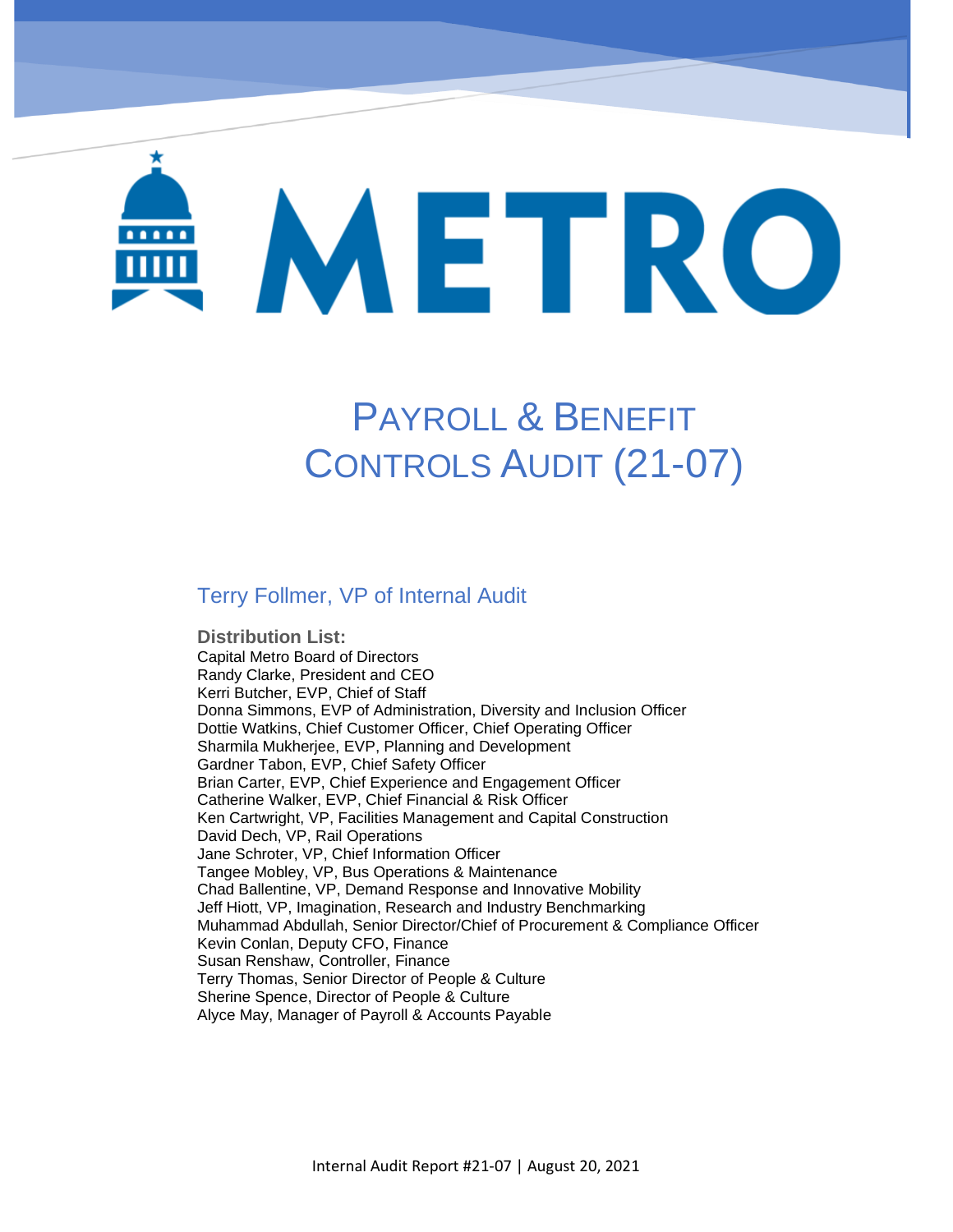## Table of Contents

| 2. |  |
|----|--|
| 3. |  |
| 4. |  |
|    |  |
|    |  |
|    |  |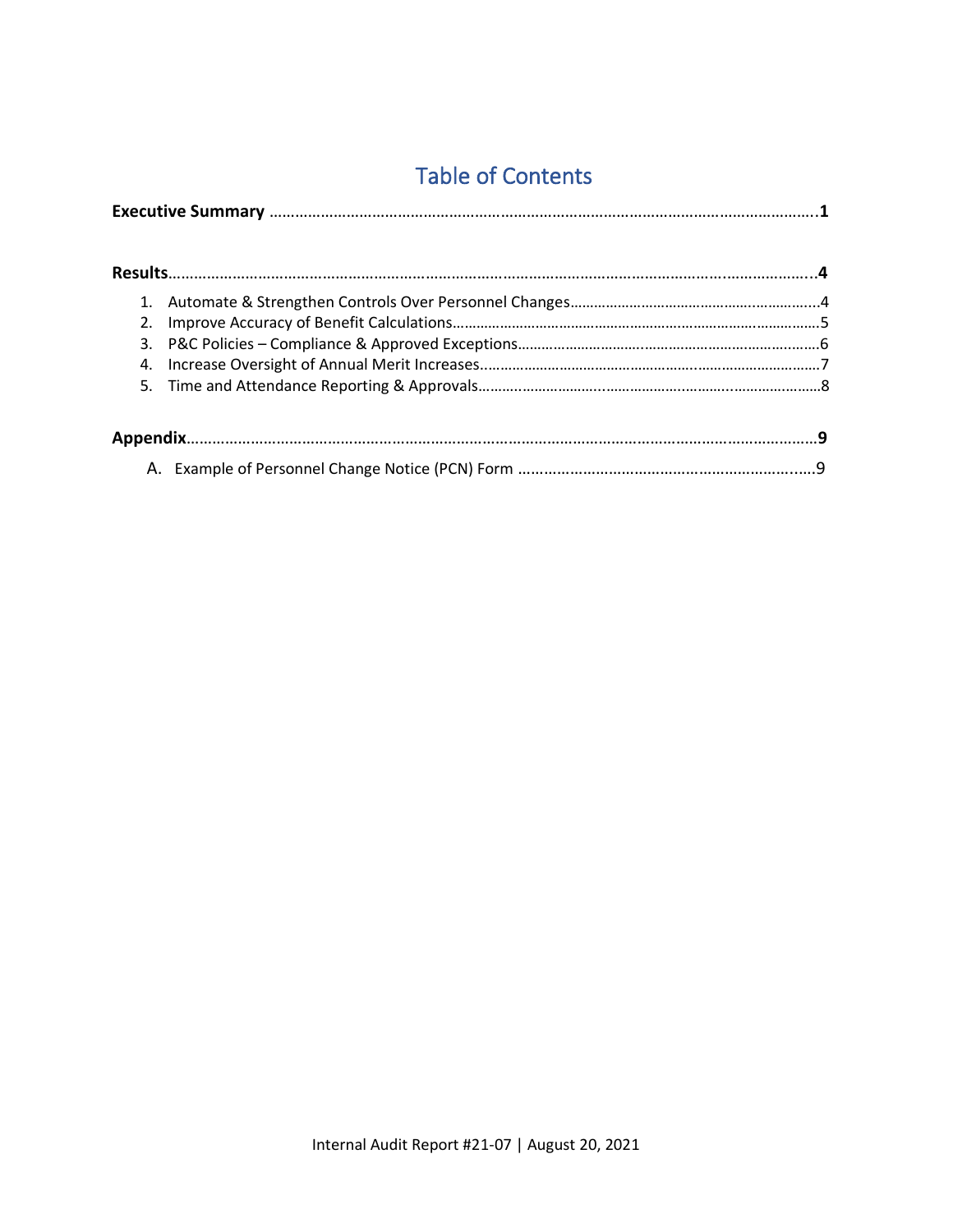#### **EXECUTIVE SUMMARY**

As part of our Fiscal Year 2021 Internal Audit Plan approved by the Capital Metro Board, we performed an audit of the payroll and benefit process to determine whether CMTA has sufficient internal controls to prevent and detect errors and/or irregularities. The scope included a review of internal controls and testing of payroll expenditure data for a selected time period in calendar year 2019 and 2020. The audit results including the objective, scope, and conclusion are as follows.

#### **Background**

The Finance Department's payroll section is charged with administering and overseeing payroll and consists of 2 employees (Manager and Coordinator of Payroll & Accounts Payable). Payroll operates on a biweekly pay schedule (26 pay periods per year) and each pay period's pay is paid the Friday after the ending of the two-week period. Outside of contracted labor, CapMetro employee labor and benefits is the largest operating expense. In Fiscal Year 2020, the operating budget included \$49.2 million for CapMetro labor and benefits and represented 17% of the total operating budget. CapMetro employs a mix of hourly, salaried, and part-time Austin Police Department (APD) officers (through a separate contract). Each CapMetro position is classified as either Exempt or Nonexempt and CapMetro follows the U.S. Department of Labor's Fair Labor Standards Act (FLSA) laws for Nonexempt employees concerning minimum wage and overtime. In Calendar Year 2019, CapMetro employed 276 (51%) salaried/FLSA Exempt employees and 266 (49%) hourly/FLSA Nonexempt employees, which included 109 APD officers. CapMetro's contracted labor (e.g. Bus drivers, dispatchers, maintenance, etc.) are paid separately by thirdparty service providers (i.e. MV Transportation, Herzog, MTM Transit) and were not included in this audit.

CapMetro uses a cloud-based human resources system, called UltiPro, to collect and manage human resources, payroll, talent, and time and attendance information for employees. It was purchased in 2007 and helped automate the payroll process. For example, exempt (i.e. salary) employees log into the Employee Self Service (ESS) portion of UltiPro, enter their time and attendance for the pay period, and then electronically submit to their supervisor for review and approval. Nonexempt (i.e. hourly) employees use UltiPro web clock to electronically punch in and out and the punches round up or down to the nearest 15-minute increment. Once all time has been entered for the bi-weekly pay period, the payroll group performs a series of quality checks and then the data is uploaded to AX, the banking systems for accounting, and direct deposit to employee's bank accounts.

The People and Culture (P&C) Department is the Administrator of the UltiPro system and is responsible for employee compensation and benefits. This includes ensuring all personnel changes (e.g. pay rates, new hires, promotions, terminations, reclassifications, etc.) and benefit information (e.g. long-term disability, health insurance, dental, 401(k) retirement plans, etc.) is updated in the UltiPro system. When an employee's job changes or ends, the P&C staff fill out a Personnel Change Notice (PCN) form (see Appendix A) with the new information (e.g. position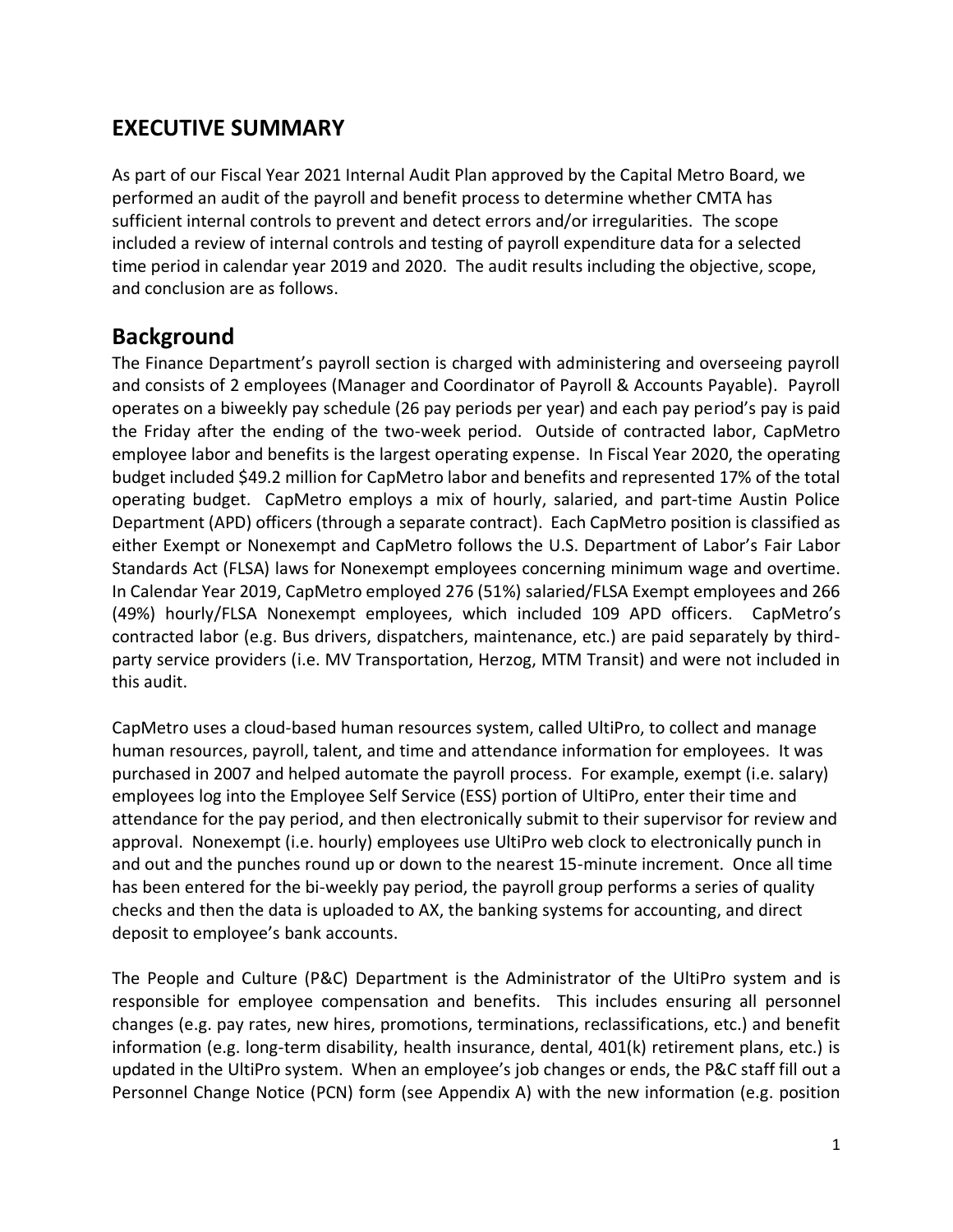title, salary/payrate, effective date, etc.) The employee, supervisor, and P&C employee must all sign and date at the bottom of the form to evidence review and approval of the PCN. Next, P&C staff manually enter the changes into UltiPro and email the PCN form to Payroll so they can double-check the information in UltiPro and ensure the payroll change was approved as evidenced by the signatures on the PCN form. As an additional control, the P&C Department perform a weekly audit of PCN forms to ensure they are all correctly and completely updated in UltiPro. P&C's role is very important because the payroll section depends on the accuracy and completeness of P&C staff's data entry into UltiPro to help ensure employees are paid correctly each pay period.

#### **Audit Objective & Scope**

The primary objective of this audit was to determine whether internal controls over payroll were sufficient to prevent and detect errors and/or irregularities. The audit scope included a review of internal controls and testing of payroll expenditure data for a selected time period in calendar year 2019 and 2020.

#### **Opinion**

Overall, we determined that internal controls are generally in place and properly functioning, however, we found opportunities to enhance the payroll and benefit process by improving oversight/monitoring and strengthening internal controls. We made the following recommendations (see finding table below for full listing):

- Automate and strengthen controls over personnel changes.
- Improve accuracy of benefit calculations.
- Review and revise policies related to payroll and benefits to ensure they include deadlines, approval process for exceptions, and are owned by the department that oversees that process.
- Increase oversight of annual merit raises.
- Ensure time and attendance reports are submitted and approved.

The detailed audit report that follows provides more context and understanding on the audit opinion and recommendations above.

This audit was conducted in accordance with US Government Accountability Office's Generally Accepted Government Auditing Standards (GAGAS) and the Institute of Internal Auditor's International Standards for the Professional Practice of Internal Auditing. These standards require that we plan and perform the audit to obtain sufficient, appropriate evidence to provide a reasonable basis for our findings and conclusions based on our audit objective. We believe the evidence obtained provides a reasonable basis for our findings and conclusions based on our audit objectives. The audit was conducted by the following staff members in the Capital Metro Internal Audit Department: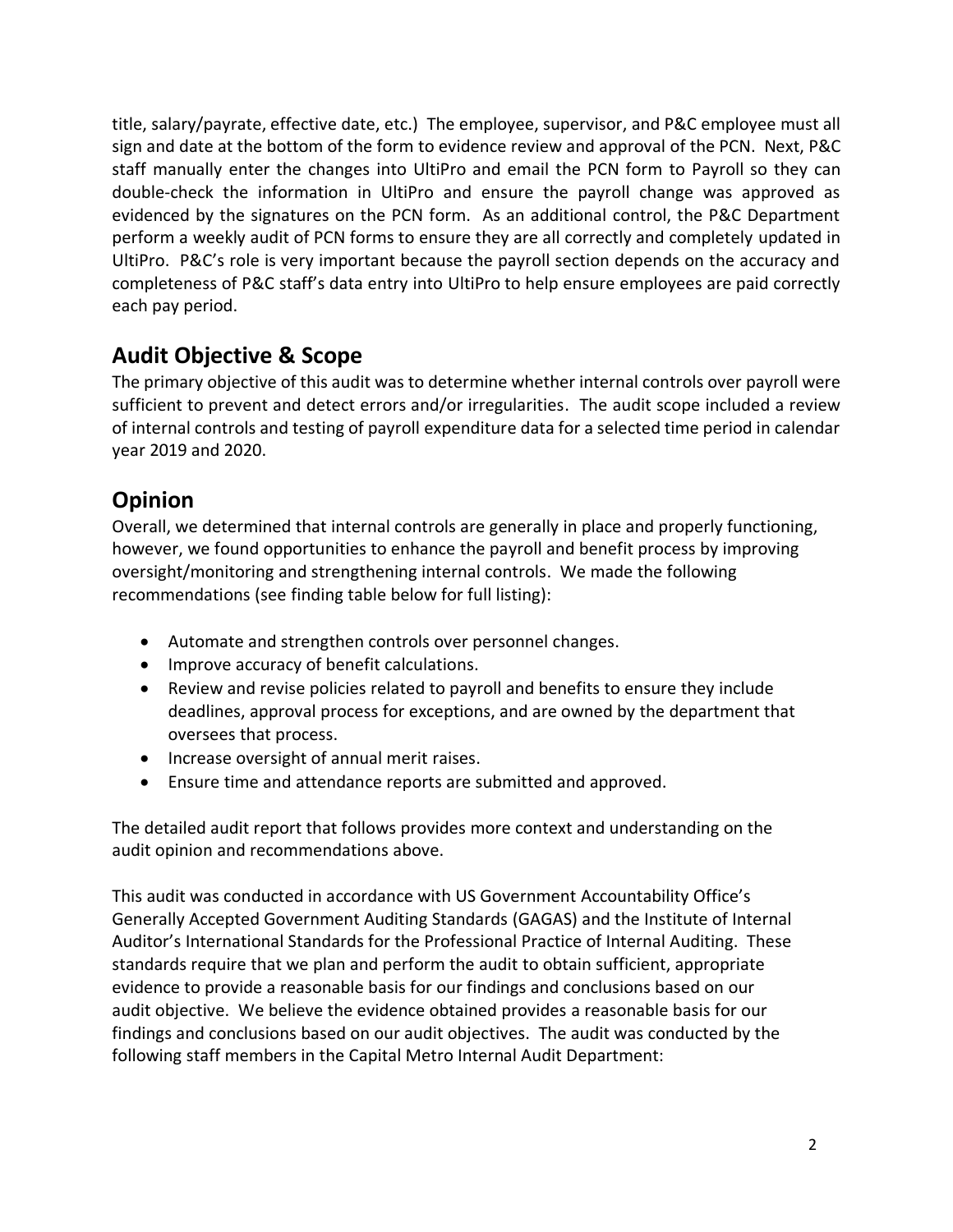- Sarah Daigle, Internal Auditor II (Project Lead)
- Terry Follmer, VP of Internal Audit

Recommendations to strengthen controls and improve accountability were provided to management. Management agrees with the internal audit recommendations and has provided target completion dates which are included in the detailed audit report below. A follow-up audit is performed semi-annually (i.e. May and November) to ensure management action plans for all issued audit reports are completed timely.

We appreciate the cooperation and assistance provided to us throughout this audit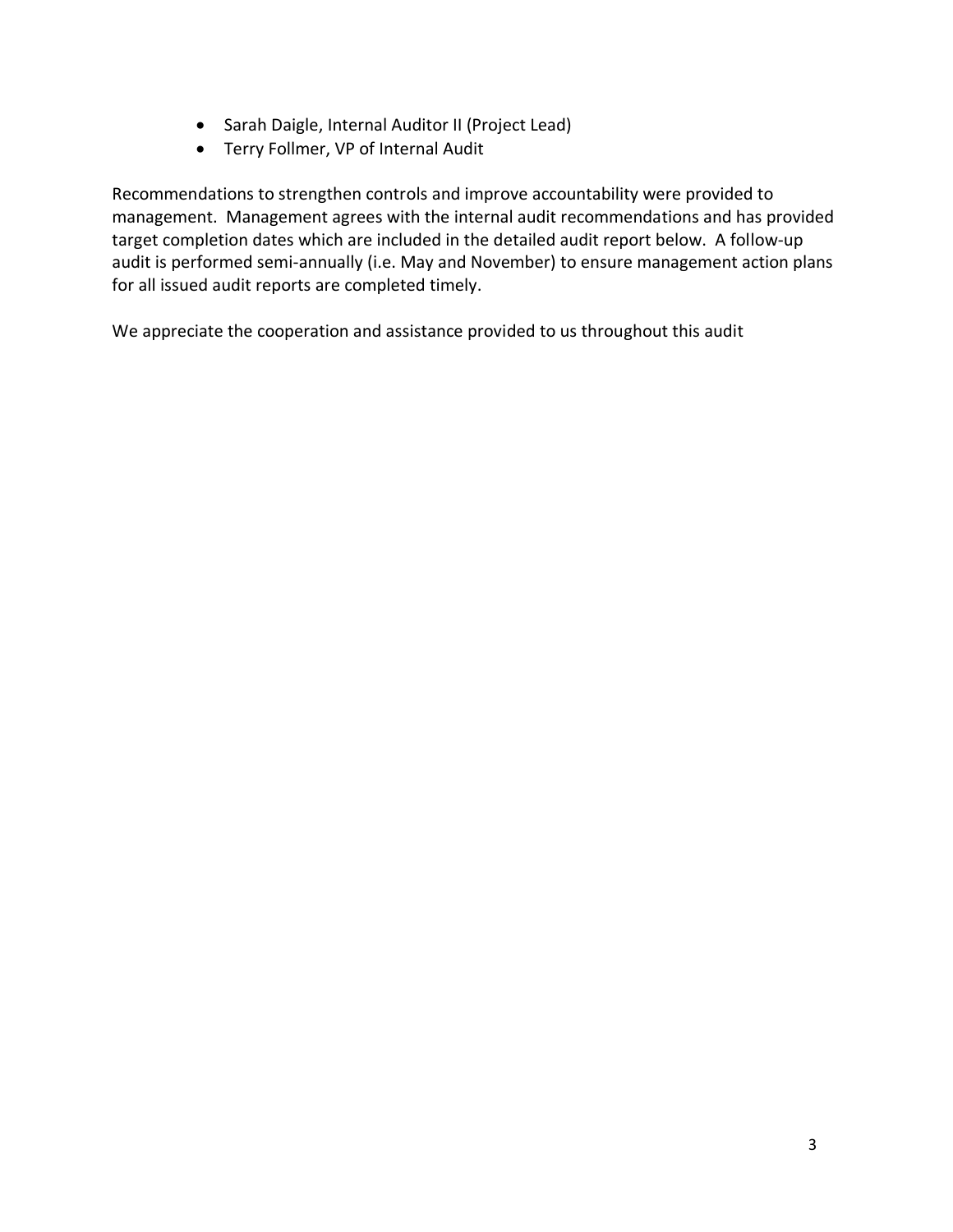| <b>Issues &amp; Risk</b>                                                                                                                                                                                                                                                                                                                                                                                                                                                                                                                                                                                                                                                                                                                                                                                                                                                                                                                                                                                                                                                                                                                                                                                                                                                                                                                                                                                                                                  | <b>Recommendation</b>                                                                                                                                                                                                                                                                                                                                                                                                                                                                                                                                                                                                                                                                                                                                                                                                                                                                                                                                                                                                                                                     | <b>Management Action Plan</b>                                                                                                                             |
|-----------------------------------------------------------------------------------------------------------------------------------------------------------------------------------------------------------------------------------------------------------------------------------------------------------------------------------------------------------------------------------------------------------------------------------------------------------------------------------------------------------------------------------------------------------------------------------------------------------------------------------------------------------------------------------------------------------------------------------------------------------------------------------------------------------------------------------------------------------------------------------------------------------------------------------------------------------------------------------------------------------------------------------------------------------------------------------------------------------------------------------------------------------------------------------------------------------------------------------------------------------------------------------------------------------------------------------------------------------------------------------------------------------------------------------------------------------|---------------------------------------------------------------------------------------------------------------------------------------------------------------------------------------------------------------------------------------------------------------------------------------------------------------------------------------------------------------------------------------------------------------------------------------------------------------------------------------------------------------------------------------------------------------------------------------------------------------------------------------------------------------------------------------------------------------------------------------------------------------------------------------------------------------------------------------------------------------------------------------------------------------------------------------------------------------------------------------------------------------------------------------------------------------------------|-----------------------------------------------------------------------------------------------------------------------------------------------------------|
| 1. AUTOMATE & STRENGTHEN CONTROLS OVER PERSONNNEL<br><b>CHANGES</b><br>The Personnel Change Notice (PCN) or HR16 form (see Appendix A) is<br>a manual form with no automated workflow and is used to document<br>and approve all personnel changes (e.g. pay rate, new hires,<br>promotion, merit increase, termination <sup>1</sup> , pay reduction, etc.). Policy<br>HRC-200 (Compensation Plan & Administration) requires that<br>compensation changes be documented and approved by the<br>employee, supervisor and P&C Department using the PCN form. Once<br>a PCN form is properly completed, the P&C Department enters in the<br>approved changes into the UltiPro system.<br>Because the PCN form and related workflow is manual, it is subject to<br>human error and incomplete records and, as a result, there was<br>\$22,351 in retro pay corrections to 26% (165 out of 625) of<br>employees at some point during calendar years 2019 and 2020. In<br>some instances, this was caused by supervisors not submitting<br>required paperwork to P&C in a timely manner. During our review,<br>we determined the PCN form process was vulnerable to the following<br>risks:<br>PCN form not being completed timely.<br>PCN form containing errors (e.g. pay rate, effective date,<br>employment status, etc.) or data input errors when entering<br>changes from the PCN form into UltiPro.<br>PCN form missing one of the required signatures. | The Controller and Senior Director of People &<br>Culture should consider implementing the following<br>improvements:<br>Look at automating the PCN form and related<br>a)<br>workflow into the new ERP system. If this is not<br>possible, look at automating the workflow using<br>workflow features in Outlook and SharePoint<br>and/or within the UltiPro system. The workflow<br>should be a closed loop with the parties receiving<br>notice that the change has been made in UltiPro.<br>The P&C Department should develop written<br>b)<br>procedures and tools to help guide P&C staff on<br>their day-to-day tasks. The guide should cover<br>various personnel changes (e.g. pay rate,<br>terminations, promotions, new hires, etc.),<br>payroll deadlines and holidays, and year end<br>processing procedures including annual merit<br>process.<br>The Controller and Payroll Manager should track<br>C)<br>root causes for payroll errors and schedule<br>quarterly meetings with P&C Department to<br>review trends and opportunities to reduce<br>rework. | Management agrees with the<br>recommendations.<br><b>Target Completion Date:</b><br>1a) January 31, 2023<br>1b) December 31, 2021<br>1c) October 15, 2021 |

<sup>&</sup>lt;sup>1</sup> Timely terminations are especially important because the Texas Labor Code § 61.014(a) legally requires an employer to pay a terminated employee within six days of the termination.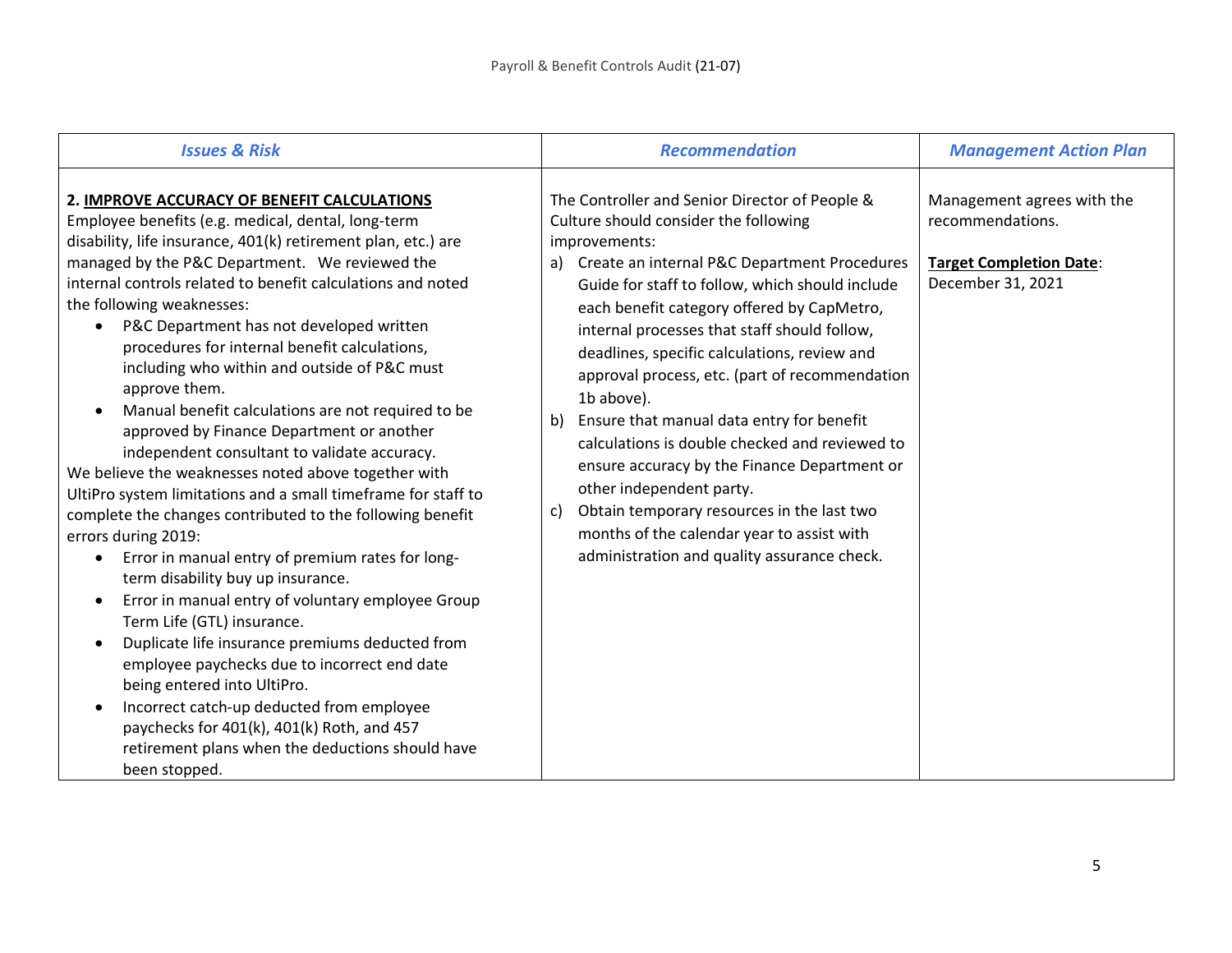| <b>Issues &amp; Risk</b>                                                                                                                                                                                                                                                                                                                                                                                                                                                                                                                                                                                                                                                                                                                                                                                                                                                                                                                                                                                                                                                                                                                                                                                                                                                                                                                                                           | <b>Recommendation</b>                                                                                                                                                                                                                                                                                                                                                                                                                                                                                                                                                                                                                                                                                                                                                                                            | <b>Management Action Plan</b>                                                                    |
|------------------------------------------------------------------------------------------------------------------------------------------------------------------------------------------------------------------------------------------------------------------------------------------------------------------------------------------------------------------------------------------------------------------------------------------------------------------------------------------------------------------------------------------------------------------------------------------------------------------------------------------------------------------------------------------------------------------------------------------------------------------------------------------------------------------------------------------------------------------------------------------------------------------------------------------------------------------------------------------------------------------------------------------------------------------------------------------------------------------------------------------------------------------------------------------------------------------------------------------------------------------------------------------------------------------------------------------------------------------------------------|------------------------------------------------------------------------------------------------------------------------------------------------------------------------------------------------------------------------------------------------------------------------------------------------------------------------------------------------------------------------------------------------------------------------------------------------------------------------------------------------------------------------------------------------------------------------------------------------------------------------------------------------------------------------------------------------------------------------------------------------------------------------------------------------------------------|--------------------------------------------------------------------------------------------------|
| 3. P&C POLICIES - COMPLIANCE & APPROVED EXCEPTIONS<br>Leave Policy (HRC-440) defines and provides procedures for<br>requesting and taking various types of leave including<br>vacation, sick, bereavement, parental, military, and jury<br>duty leave. After reviewing the policy, we identified the<br>following control weaknesses and determined that the<br>policy has:<br>No defined timeframe that specifies how long after<br>$\bullet$<br>a birth or adoption event an employee must start<br>using parental leave. We identified one instance in<br>CY 2020 where an employee utilized parental leave<br>3 months after an adoption which does not appear<br>to meet the intended purpose of the policy.<br>No defined process to approve special exceptions to<br>the policy to help ensure fairness and transparency.<br>Currently staff use informal emails to approve<br>exceptions to the leave policy.<br>Doesn't require employees to submit a long-term<br>(greater than two weeks) leave request to the P&C<br>Department (listed as optional in the policy) so staff<br>can ensure requests are properly approved and help<br>track them. For example, if P&C staff do not know<br>who is taking parental leave, it's harder for them to<br>update employee's status in UltiPro in a timely<br>manner and communicate this information to the<br>payroll group. | The Controller and Senior Director of People &<br>Culture should consider the following<br>improvements to Leave Policy (HRC-440):<br>Ensure deadlines and the maximum elapsed<br>a)<br>time after an event are defined (birth,<br>adoption, or placement of a child) in which the<br>employee must start using the parental leave<br>or other family related benefit.<br>Define the process for approving special<br>b)<br>exceptions to the policy (e.g. who can approve<br>them, how to document the approval).<br>Require employees to submit a long-term<br>C)<br>(greater than two weeks) leave request to the<br>P&C Department.<br>Ensure parental and other types of leave are<br>d)<br>timely communicated to the payroll personnel<br>so that time and attendance records can be<br>properly updated. | Management agrees with the<br>recommendations.<br><b>Target Completion Date:</b><br>May 31, 2022 |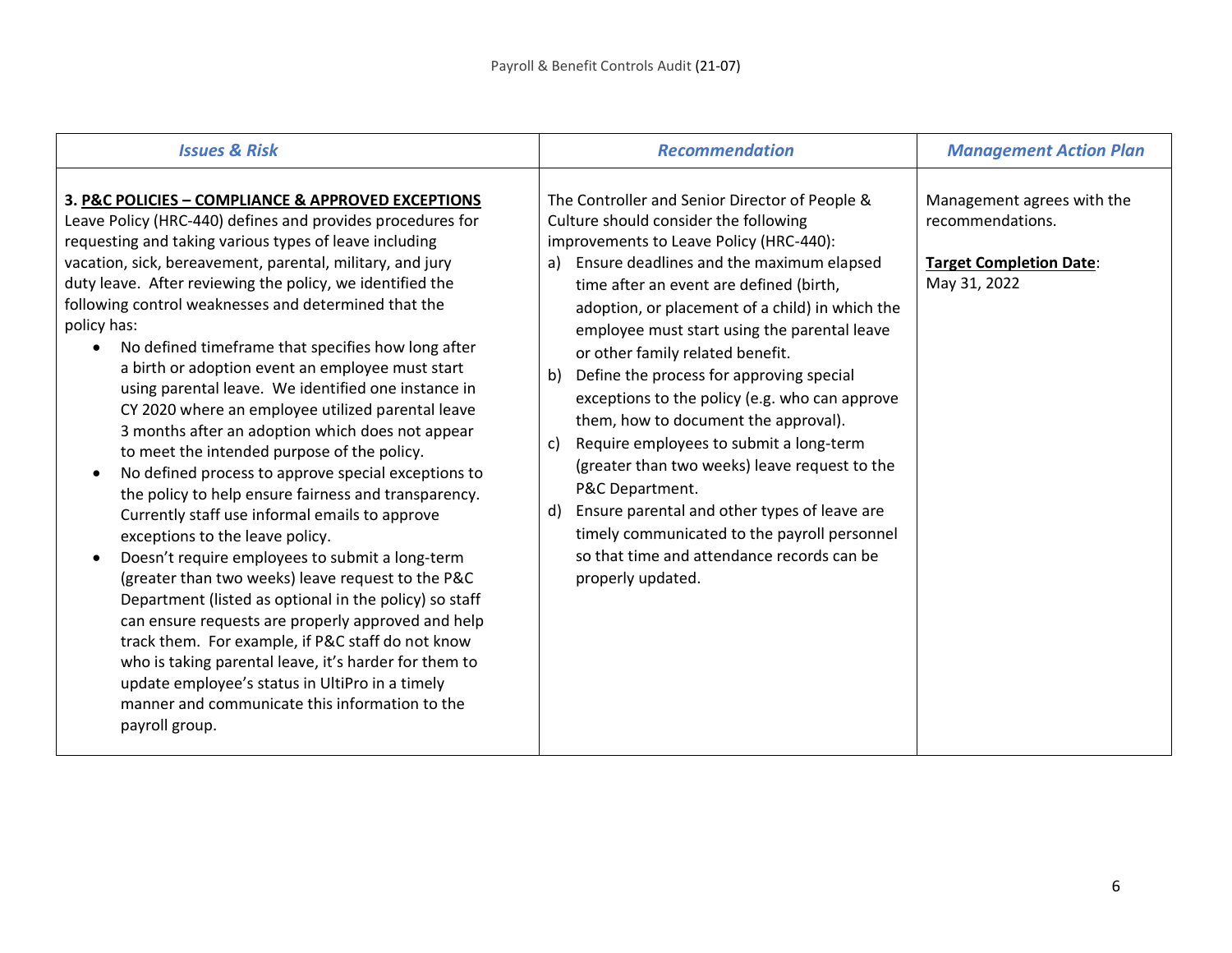| <b>Issues &amp; Risk</b>                                                                                                                                                                                                                                                                                                                                                                                                                                                                                                                                                                                                                                                                                                                                                                                                                                                                                                                                                                                                                                                                                                                                         | <b>Recommendation</b>                                                                                                                                                                                                                                                                                                                                                                                                                                                                                                                                                                                                                                                                                                                                                                                                            | <b>Management Action Plan</b>                                                                    |
|------------------------------------------------------------------------------------------------------------------------------------------------------------------------------------------------------------------------------------------------------------------------------------------------------------------------------------------------------------------------------------------------------------------------------------------------------------------------------------------------------------------------------------------------------------------------------------------------------------------------------------------------------------------------------------------------------------------------------------------------------------------------------------------------------------------------------------------------------------------------------------------------------------------------------------------------------------------------------------------------------------------------------------------------------------------------------------------------------------------------------------------------------------------|----------------------------------------------------------------------------------------------------------------------------------------------------------------------------------------------------------------------------------------------------------------------------------------------------------------------------------------------------------------------------------------------------------------------------------------------------------------------------------------------------------------------------------------------------------------------------------------------------------------------------------------------------------------------------------------------------------------------------------------------------------------------------------------------------------------------------------|--------------------------------------------------------------------------------------------------|
| 4. INCREASE OVERSIGHT OF ANNUAL MERIT INCREASES<br>Annual merit increases occur each January which is based<br>on individual performance and operating budget availability.<br>The P&C staff calculate the amount of merit increase by<br>downloading performance ratings from UltiPro creating a<br>Merit Matrix in Excel and calculating the amount of pay<br>increase for each employee (i.e. using VLOOKUP formula).<br>Next, the results are given to management for approval.<br>Policy HRC-200 requires senior management to review and<br>approve the Merit Matrix. We reviewed the controls<br>related to the annual merit increases and identified the<br>following weaknesses:<br>P&C Dept has not developed written procedures<br>detailing the full life cycle of merit increases from<br>individual performance ratings to payrate<br>adjustments made in UltiPro and the double checks<br>and approvals necessary to prevent/detect errors.<br>The Finance Department as well as individual<br>department heads are not asked to formally review<br>and approve final payroll adjustments based upon<br>their purview and area of responsibility. | The Controller and the Senior Director of People &<br>Culture should consider the following<br>improvements:<br>Review and document the full cycle of annual<br>a)<br>merit increases from employee ratings to the<br>Merit Matrix table and payroll adjustments<br>made in UltiPro ensuring proper segregation of<br>duties and required approvals at each stage of<br>the process life cycle.<br>The Finance Department should attest to the<br>b)<br>accuracy of the annual merit payroll<br>adjustments and sign-off on the final file and<br>related details that is sent to the bank for<br>payroll distribution.<br>The Finance Department should review the<br>C)<br>Merit Matrix spreadsheet and sign off (e.g.<br>Controller and/or Deputy CFO) on it as<br>evidence of review and approval of the merit<br>increases. | Management agrees with the<br>recommendations.<br><b>Target Completion Date:</b><br>May 31, 2022 |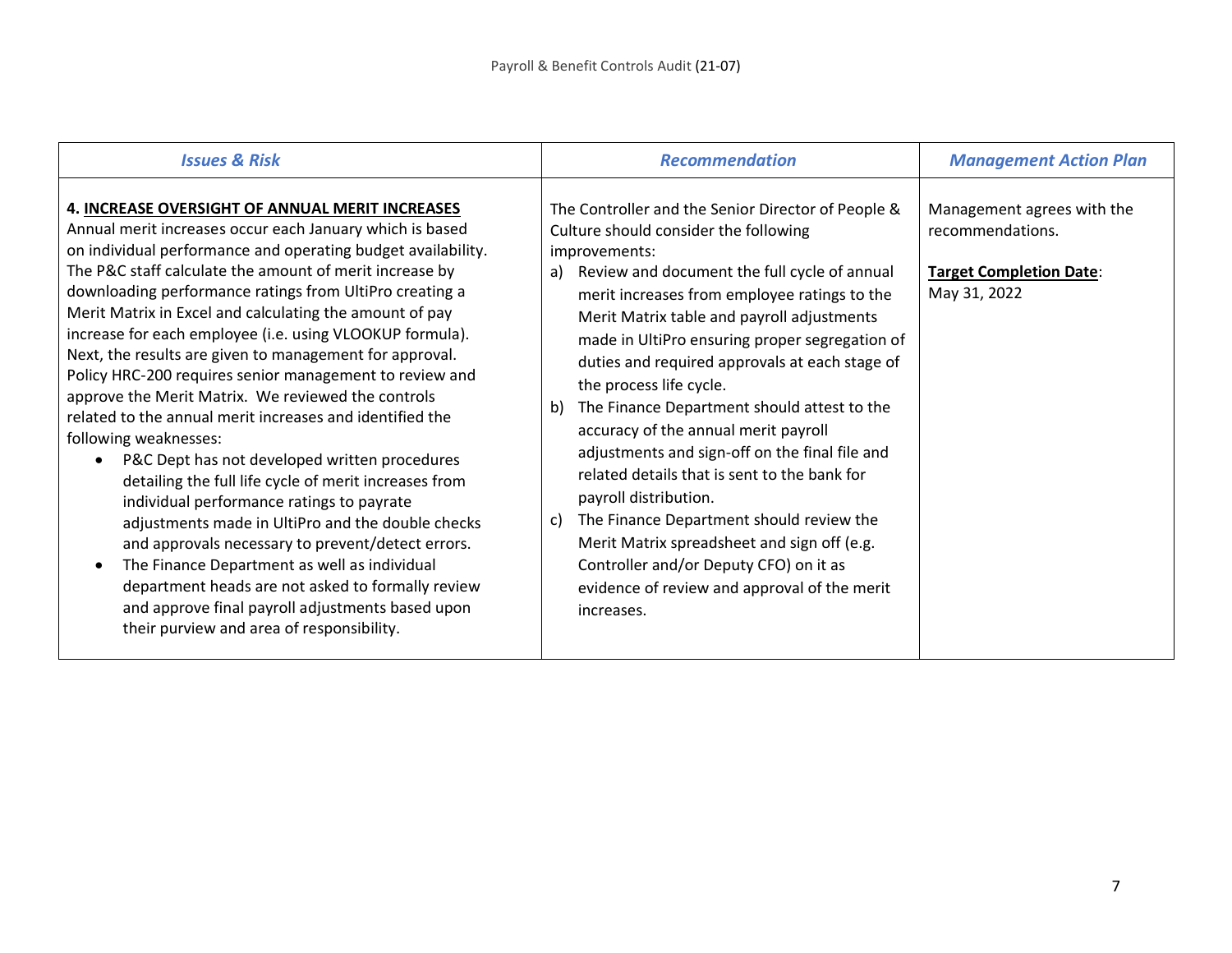| <b>Issues &amp; Risk</b>                                                                                                                                                                                                                                                                                                                                                                                                                                                                                                                                                                                                                                                                                                                                                                                                                                                                                                                                                                                                                                                                                                                                                                                                                                                                                                                                                                                                                                                                                                                                                                                                                                                                                                                                   | <b>Recommendation</b>                                                                                                                                                                                                                                                                                                                                                                                                                                                                                                                                                                                                                                                                                                                                                                                                                                                                                                                                                                                                                                                                                                                                                  | <b>Management Action Plan</b>                                                                         |
|------------------------------------------------------------------------------------------------------------------------------------------------------------------------------------------------------------------------------------------------------------------------------------------------------------------------------------------------------------------------------------------------------------------------------------------------------------------------------------------------------------------------------------------------------------------------------------------------------------------------------------------------------------------------------------------------------------------------------------------------------------------------------------------------------------------------------------------------------------------------------------------------------------------------------------------------------------------------------------------------------------------------------------------------------------------------------------------------------------------------------------------------------------------------------------------------------------------------------------------------------------------------------------------------------------------------------------------------------------------------------------------------------------------------------------------------------------------------------------------------------------------------------------------------------------------------------------------------------------------------------------------------------------------------------------------------------------------------------------------------------------|------------------------------------------------------------------------------------------------------------------------------------------------------------------------------------------------------------------------------------------------------------------------------------------------------------------------------------------------------------------------------------------------------------------------------------------------------------------------------------------------------------------------------------------------------------------------------------------------------------------------------------------------------------------------------------------------------------------------------------------------------------------------------------------------------------------------------------------------------------------------------------------------------------------------------------------------------------------------------------------------------------------------------------------------------------------------------------------------------------------------------------------------------------------------|-------------------------------------------------------------------------------------------------------|
| 5. TIME AND ATTENDANCE REPORTING & APPROVALS<br>Policy HRC-205 (Payroll Time & Attendance Administration)<br>requires that employees enter their time and supervisors must<br>review and approve. Payroll staff send an Unapproved Time<br>Report to members of management after each bi-weekly<br>payroll processing period to alert them of employee's whose<br>time and attendance has not been formally approved in UltiPro<br>by the payroll processing deadline (i.e. Monday at 10am).<br>While this is a good control to have in place, employees are<br>paid even if their time and attendance has not been submitted<br>and/or formally approved by their supervisor. We noted the<br>following weaknesses in the current process:<br>There is no follow-up and reconciliation to ensure that<br>employees have submitted time sheets for all weeks<br>employed.<br>There is no disciplinary action or consequences for<br>either an employee not submitting their report and/or<br>their supervisor not approving.<br>P&C Department owns policy HRC-205, however, the<br>Finance Department enforces and oversees the<br>content of the policy (policy owner not correctly<br>aligned with who performs the work).<br>We believe the weaknesses noted above were contributing<br>factors to the fact that in a two-week pay period in May 2020,<br>there were 34 out of 401 (8%) of employees with unapproved<br>time and attendance that included a total of 14 overtime<br>hours, 40 sick hours, and 10.25 vacation hours that were not<br>formally approved. Failure to maintain properly approved time<br>and attendance records may result in overpayments to<br>employees for vacation and sick time when they leave the<br>organization. | The Controller, along with the Manager of<br>Payroll/Accounts Payable, should consider the<br>following improvements:<br>Create a cumulative report to track and report all<br>a)<br>unreported and unapproved time by week and by<br>employee and manager until each week is<br>properly reconciled and properly reported and<br>approved.<br>Have a formal process to communicate<br>b)<br>periodically (e.g. quarterly) to department heads<br>regarding unapproved time for their department.<br>During the employee exit process, require the<br>C)<br>manager to review unapproved time reports and<br>certify prior to final paycheck.<br>Setup an enterprise level calendar reminder to all<br>d)<br>CapMetro employees to remind them to submit<br>and approve time before the payroll processing<br>deadline.<br>Ensure each supervisor has a back-up approver if<br>e)<br>they are on vacation or cannot approve time and<br>attendance records.<br>Review P&C policies to identify payroll and time<br>f)<br>and attendance policies that should be owned<br>(e.g. HRC 205) by the Finance Department<br>because their payroll group administers the area. | Management agrees with the<br>recommendations.<br><b>Target Completion Date:</b><br>December 31, 2021 |